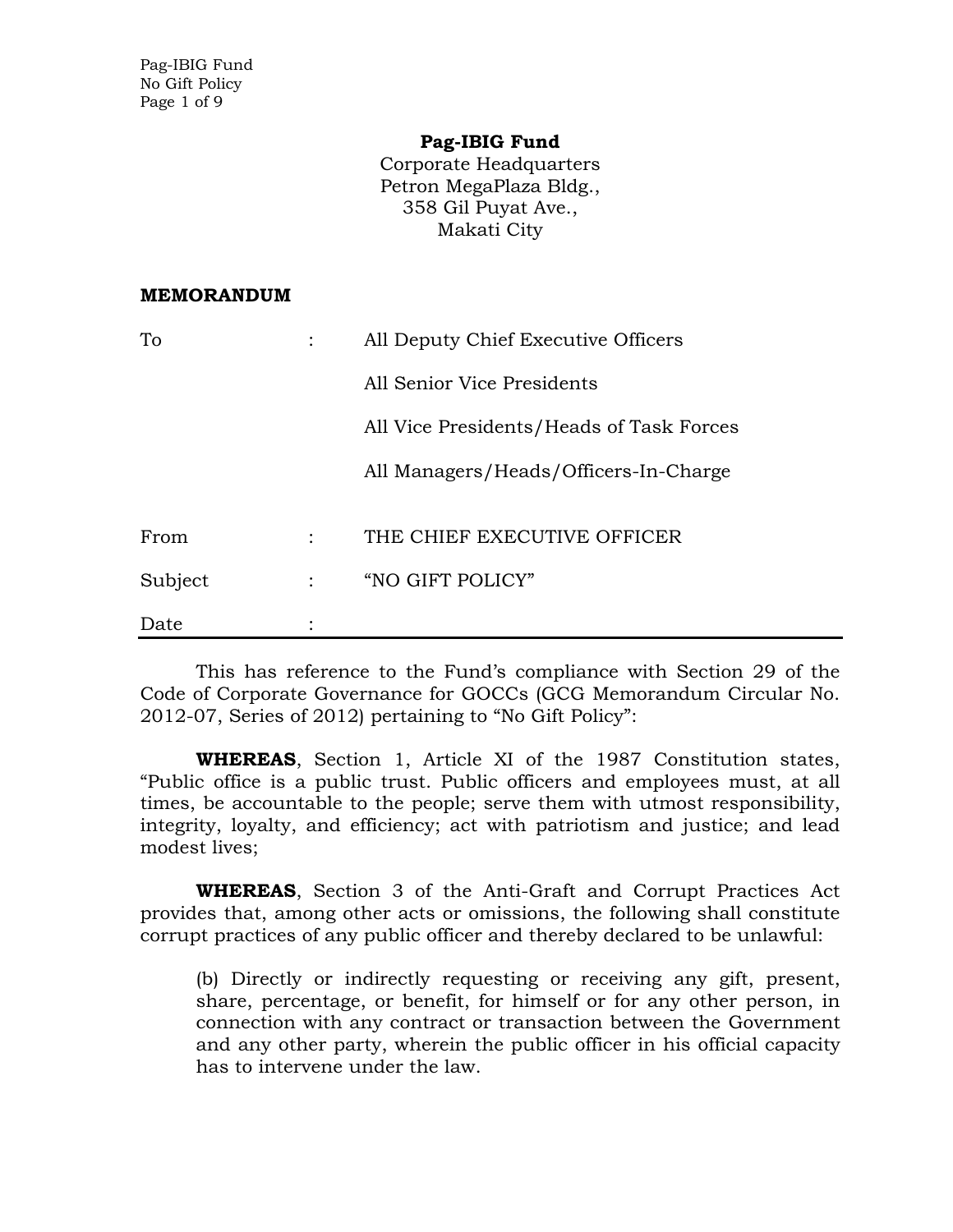(c) Directly or indirectly requesting or receiving any gift, present or other pecuniary benefit , for himself or for another, from any person from whom the public officer, in any manner or capacity, has secured or obtained, or will secure or obtain, any Government permit or license, in consideration for the help given or to be given;

**WHEREAS**, Section 7 (d) of the Code of Conduct and Ethical Standards for Public Employees and officers and Employees (RA 6713) mandates, "Public employees and officers and employees shall not solicit or accept, directly or indirectly, any gift, gratuity, favor, entertainment, loan or use anything of monetary value from any person in the course of their official duties or in connection with any operation being regulated by, or any transaction which may be affected the functions of their office";

**WHEREAS**, DBM Memorandum dated September 20, 2010 [reiterated in Circular Letter No. 201l-12 dated 07 Dec. 2011] reminded all Branches of Government, Constitutional Commissions, Departments, Bureaus, offices and Agencies of the National Government, including SUCs, GOCCs, GFIs, LGUs on the observance of the "No Gift Policy";

**WHEREAS**, Section 29 of the Code of Corporate Governance for GOCCs mandates that every Governing Board shall formally adopt a "No Gift Policy" within the GOCC and ensure its full advertisement to the community and its strict implementation by particular set of rules;

**WHEREAS,** the Fund's Board of Trustees approved the HDMF "No Gift Policy" on 9 May 2014;

**WHEREAS,** the Governance Commission for GOCCs (GCG), in its 30 July 2014 letter, partially approved the Fund's No Gift Policy, commended the Fund for establishing a Gift Registry where receipt of gifts and particulars thereof are recorded, and proposed changes to improve the Fund's No Gift Policy;

**WHEREAS**, the Fund's Board of Trustees approved the revised HDMF "No Gift Policy" on 22 January 2015;

**WHEREAS,** the GCG, in its 21 May 2015 letter, provisionally approved the Fund's No Gift Policy provided that Section III (B)(5) is revised, stating that the Chairman as the approving authority for all scholarships or fellowship grants, travel grants or expenses for travel of Board Members, the President/CEO, as well as the officers and employees of HDMF although such authority may be delegated to the Chief Executive Officer (CEO) as far as the officers and employees of the HDMF are concerned;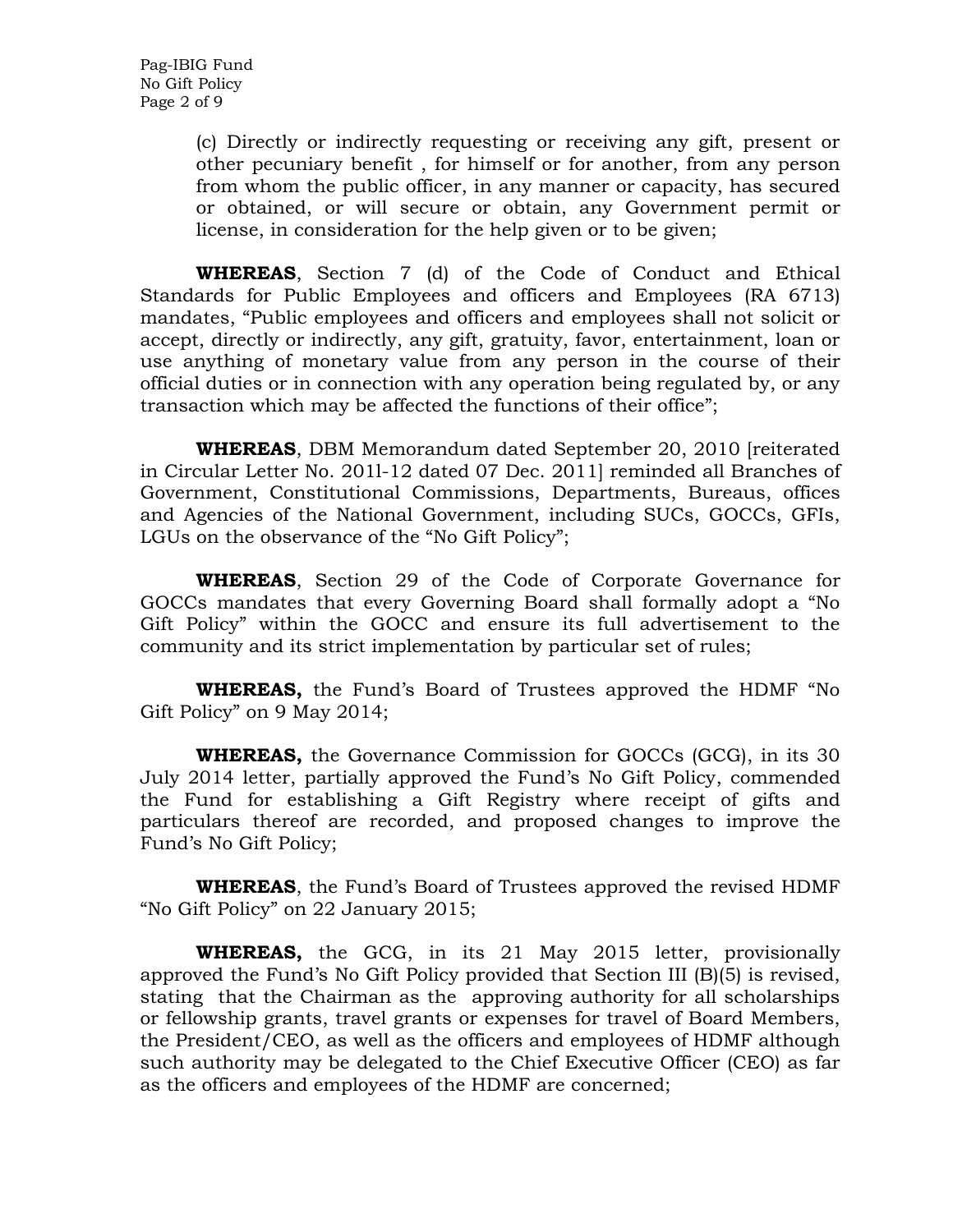Pag-IBIG Fund No Gift Policy Page 3 of 9

For these purposes, there is hereby instituted the revised system for the Fund's "No Gift Policy".

## **I. Definition of Terms**

- A. The Fund refers to Pag-IBIG Fund.
- B. Employees include regular, contractual, coterminuous, directlyhired and casual rank and file employees of Pag-IBIG Fund, unless used in a more specific context.
- C. Rank and File employees employees occupying the position of Division Chief and below, pursuant to Civil Service Commission Resolution No. 1, series of 1991, dated January 28, 1991.
- D. Officers employees of Pag-IBIG Fund occupying positions above Division Chief.
- E. Trustee an ex officio or appointive member of the Pag-IBIG Fund Board of Trustees.
- F. Stakeholder any individual or entity for whose benefit Pag-IBIG Fund has been constituted, or whose life, occupation, business or well-being is directly affected, whether favorable or adversely, by the regular transactions, operations, or pursuit of the business or social enterprise for which Pag-IBIG Fund has been constituted, and which would include a member of Pag-IBIG Fund, management, employees, supply creditors, or the community in which Pag-IBIG Fund operates.
- G. Gift a thing or a right disposed of gratuitously, or any act of liberality, in favor of another who accepts it. It shall include, but not limited to, any gratuity, favor, service, discount or price concession, legacy (except from a relative), fee, compensation, cash, securities, entertainment, simulated sale or loan, or use of anything of monetary value, whether real or personal property.
- H. Nominal value means a gift of small or insignificant value. As to what is a gift of nominal value will depend on the circumstances of each case taking into account the salary of the official or employee, the frequency or infrequency of the giving, the expectation of benefits, and other similar factors.
- I. Policy the "Pag-IBIG Fund No Gift Policy".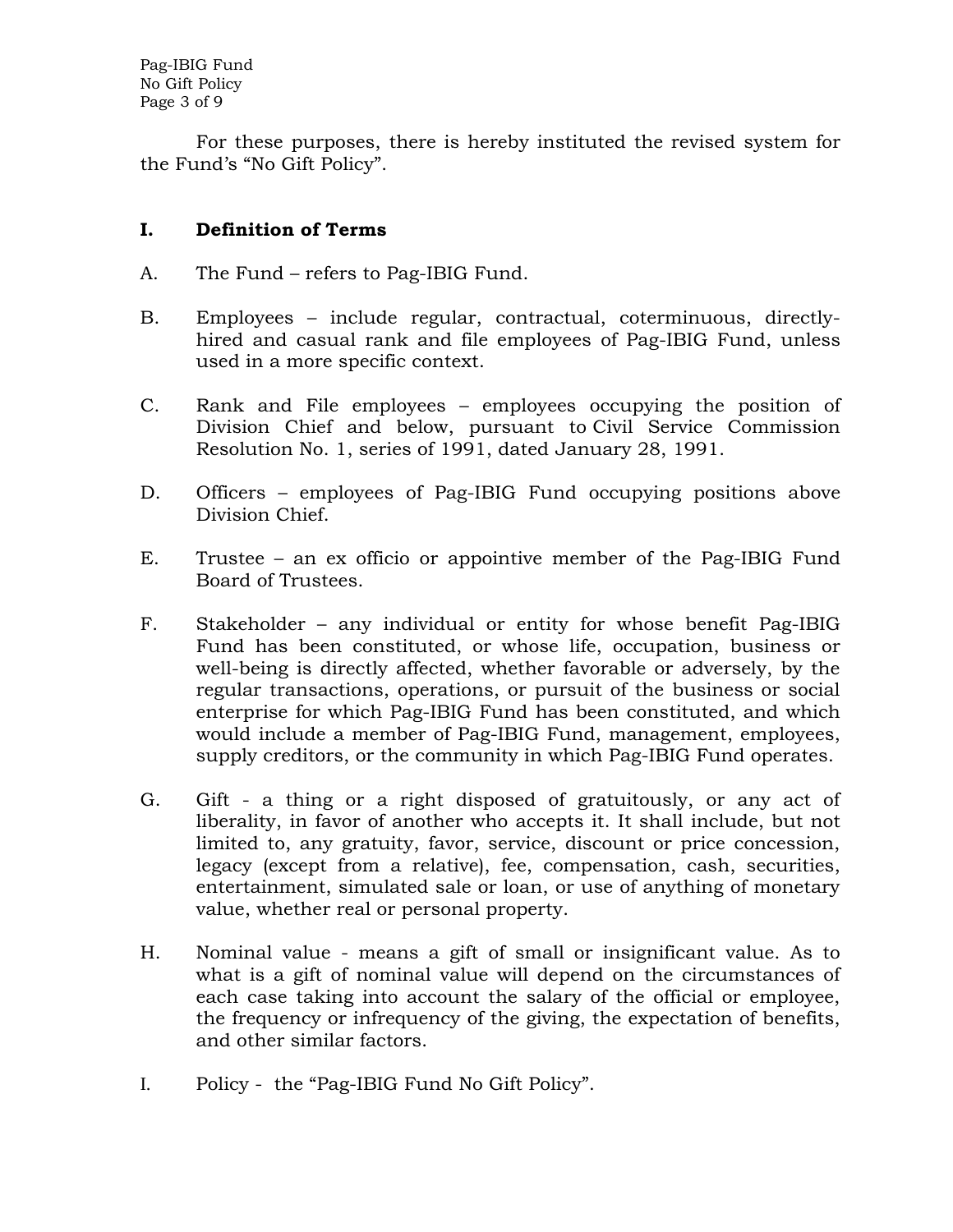- J. Benefit a right, privilege, entertainment, advantage, exemption or any other similar act of liberality in favor of another.
- K. Receiving any gift includes the act of accepting, directly or indirectly, a gift from a person other than a member of the employee's, officer's or trustee's family even on the occasion of a family celebration or holidays.
- L. Gift Registry a record of gifts received by Pag-IBIG Fund employees, officers or trustees.
- M. Unless otherwise indicated in this Policy, any reference to a singular, shall apply as well to the plural, and vice versa.

## **II. COVERAGE**

This Policy shall apply to all employees, officers and trustees of the Fund.

## **III. POLICIES**

### A. Prohibited Acts

All Fund employees, officers and trustees shall not solicit, demand, or accept, directly or indirectly, any gift from any person, group, association, or juridical entity, whether from the public or private sector, at any time, on or off the work premises, where such gift is:

1. Given in the course of their official duties or in connection with any transaction which may be affected by their official functions or which may be perceived as influencing their past, present and future official functions;

- 2. Illegal or in violation of laws;
- 3. Part of an attempt or agreement to do anything in return;
- 4. Given to influence the actions of directors or employees;
- 5. Create the appearance of a conflict of interest; or

6. In the form of honoraria given as speaker or resource person in seminars, or where the HDMF trustee, officer, or employee is participating,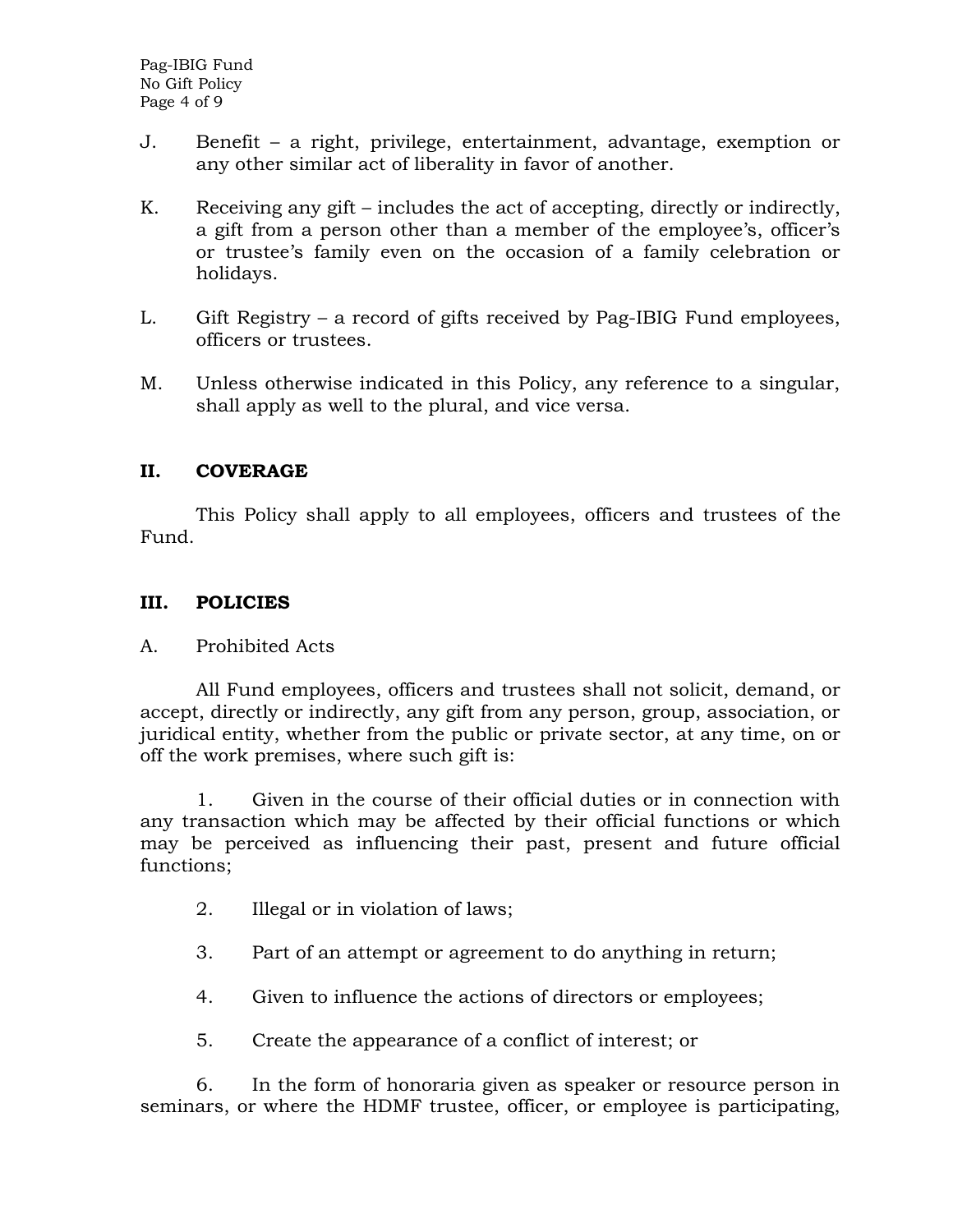by reason of his/her office with the HDMF in accordance with pertinent laws and regulations.

## B. Allowable Gifts

The following gifts shall be exempt from the prohibition under this Policy:

1. Certificates, plaques, cards, thank you notes, or other written forms of souvenir or mark of courtesy, recognition, or appreciation;

2. Seminar items (e.g. pens, hand-outs, etc.) or any other materials which are uniformly given to all participants in the seminar;

3. Books, pamphlets, publications, data and other information or reading materials that are directly useful to the Fund in the performance of its mandates, objectives, and are given by individuals or organizations that have no pending business with the Fund as to create an actual or potential conflict of interest;

4. Unsolicited nominal gifts, offered or given as a mere token of gratitude or friendship according to local customs or usage, given on special occasions between and among the Fund's employees, officers and trustees;

5. Scholarships or fellowship grants, travel grants or expenses for travel taking place within or outside of the Philippines (such as allowances, transportation, food and lodging) if appropriate and consistent with the interest of the government, and with prior approval by the Chairman of the Board of Trustees. The authority to approve such matters for the officers and employees of the HDMF may, however, be delegated by the Chairman of the Board of Trustees to the Chief Executive Officer (CEO), with notice to the Board;

6. Working meals or socials with clients or other stakeholders of the Fund if such meals or socials take place in the course of official transaction. Such working meals or socials should be of modest value not beyond what is normal or customary in the business of the Fund;

7. Product samples of nominal value given by clients or potential clients if giving such samples are allowed under the law or part of the standard procedures mandated by law or the rules *(e.g. rules on bidding)*; and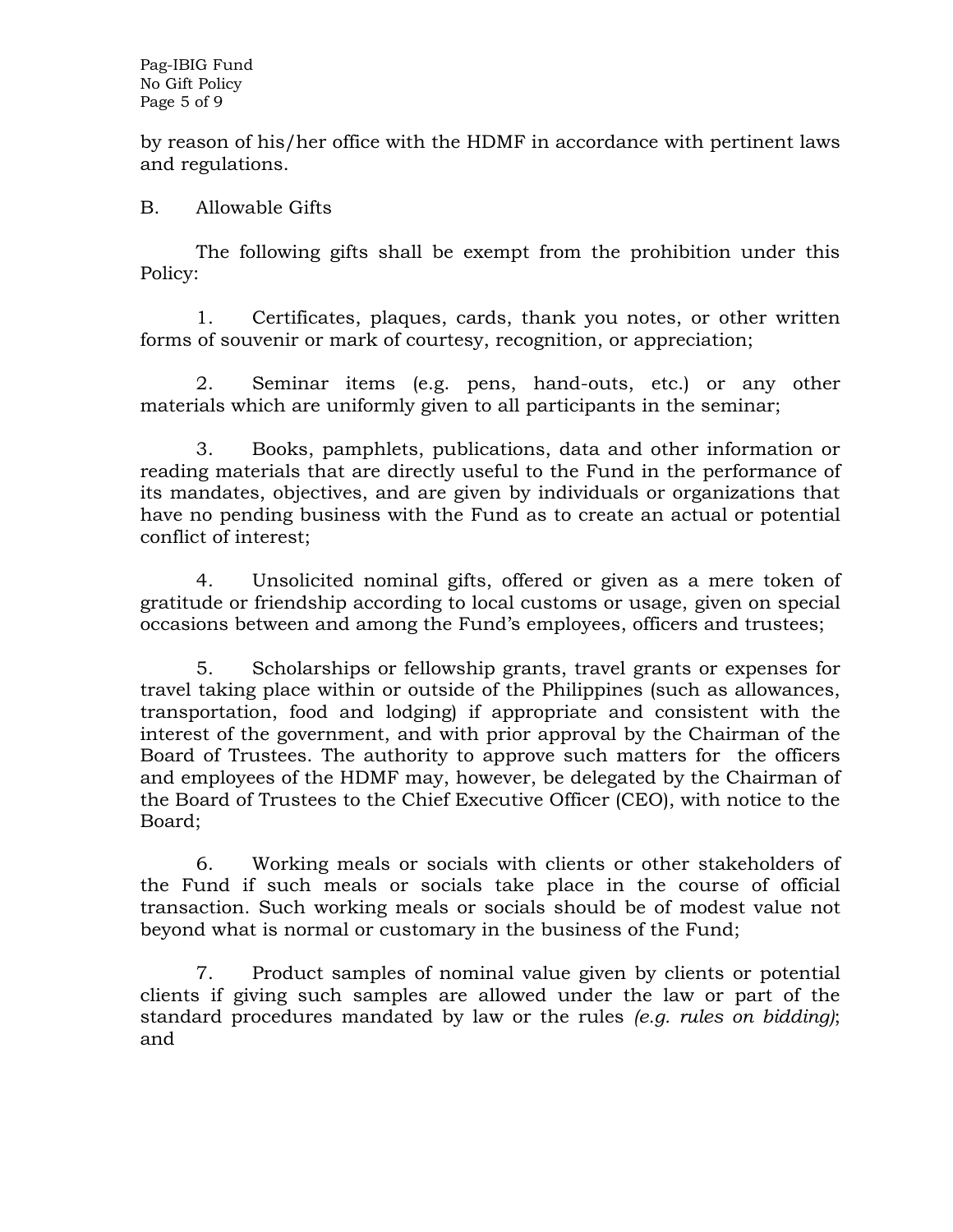Pag-IBIG Fund No Gift Policy Page 6 of 9

9. Unsolicited gifts of nominal value provided it is not given in anticipation of or in exchange for a favor from the employee, officer or Trustee.

#### C. Duty to Inform

The trustees, officers and employees are required to inform any existing client transacting or potential client inquiring with the Fund of this "No Gift Policy".

#### D. Posting

Notices of this Policy shall be posted in all conspicuous areas of Fund Groups, Offices/Departments, Branches, Housing Business Centers, kiosks, and information desks.

#### E. Duty if Gift is Offered or Delivered

If any gift prohibited under Section III (A) of this Policy is offered or given to any trustee, officer or employee, the trustee, officer or employee shall politely decline acceptance of such gift and courteously inform the offeror or giver about the Fund's "No Gift Policy".

### F. Duty if Gift Could not be Declined or Returned

If, despite diligent efforts to refuse acceptance, any gift under Section III (A) (1)-(5) of this Policy is nevertheless delivered, the recipient of the gift shall, within two (2) working days from knowledge, report and turn-over the gift to the following for proper documentation in the Gift Registry and handling of the gift in accordance with the provisions of this Policy:

1) To the Office of the Group Vice President, for the Corporate Headquarters and the Home Lending Operations Cluster recipient-employees and officers;

2) To the Office of the Branch Manager for Branch recipientemployees and officers;

3) To the Office of the Housing Business Center Head, for the Housing Business Center recipient-employees and officers;

4) To the Office of the Corporate Secretary/Vice President for Compliance (OCS/VPC), for the recipient-trustees of the gift.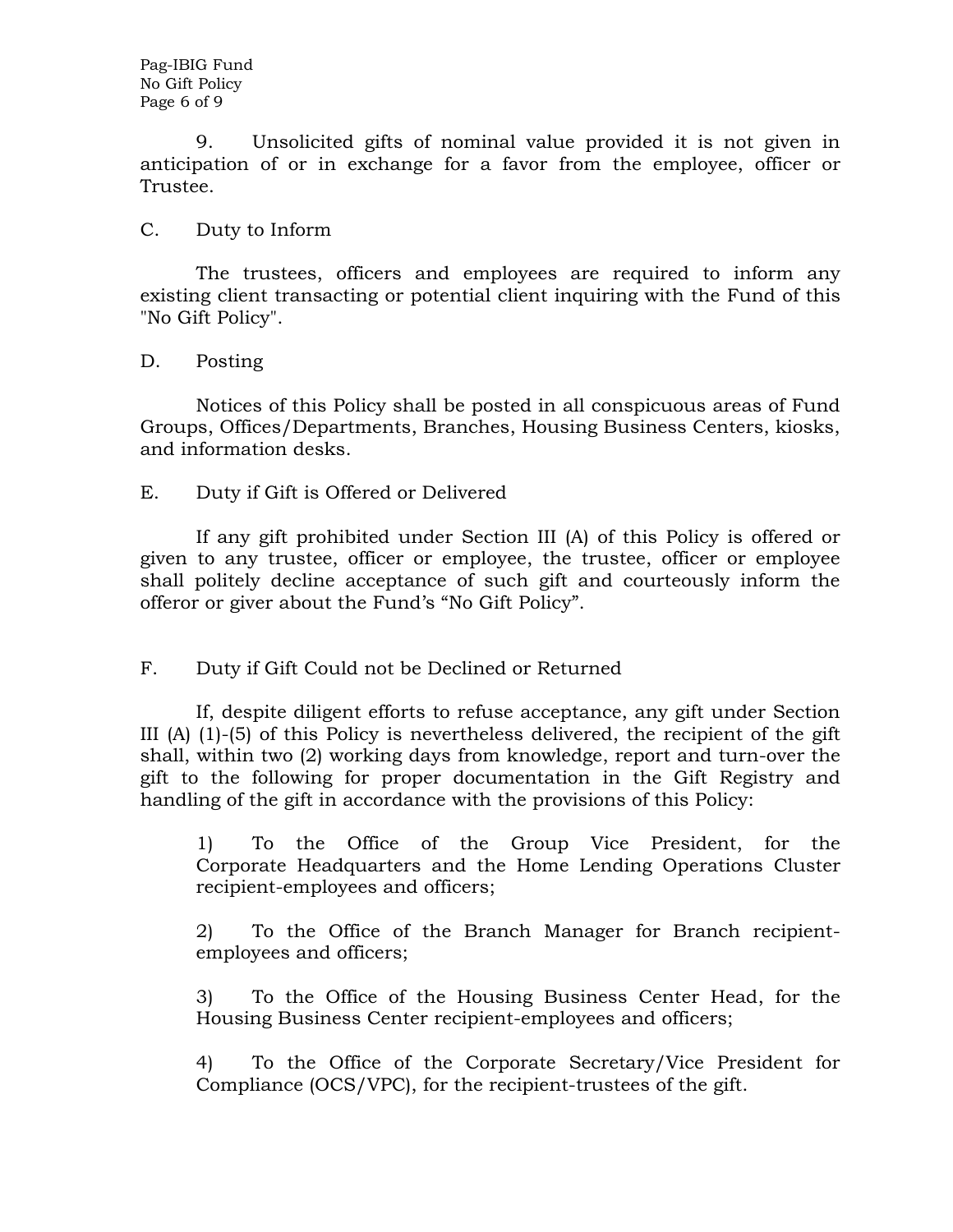## G. Gift Registry

1) Except for gifts under Section III (B) (1)-(4), any gift received, regardless of value or kind, shall be registered in a Gift Registry (See Annex "A") to be maintained by the following:

- a) Offices of the Group Vice President
- b) OCS/VPC
- c) Offices of the Branch Manager /Housing Business Center Head, as the case may be.

2) The following information about the gift shall be recorded in the said Registry:

- a) Description of Gift/ Favor/Benefit
- b) Estimated Value of Gift/Favor/Benefit
- c) Date of Delivery/Receipt
- d) Name of Giver/Position and Office
- e) Action Taken on the Gift
- f) Name and position of the employee, officer or trustee who received the gift; and
- g) Such other information as the Group, OCS/VPC, Branch, or Housing Business Center may deem necessary

3) A summary of Gift Registry entries shall be submitted on a quarterly basis to the OCS-VPC for consolidation of entries in the Principal Gift Registry.

## H. Donation of Gifts to Charitable Institutions

All gifts under Section III (A) (1)-(5) of this Policy which could not be returned to the sender shall be donated to appropriate charitable or social welfare institutions to be chosen from a list to be provided by the Public Relations and Information Services Group (PRISG) for the Corporate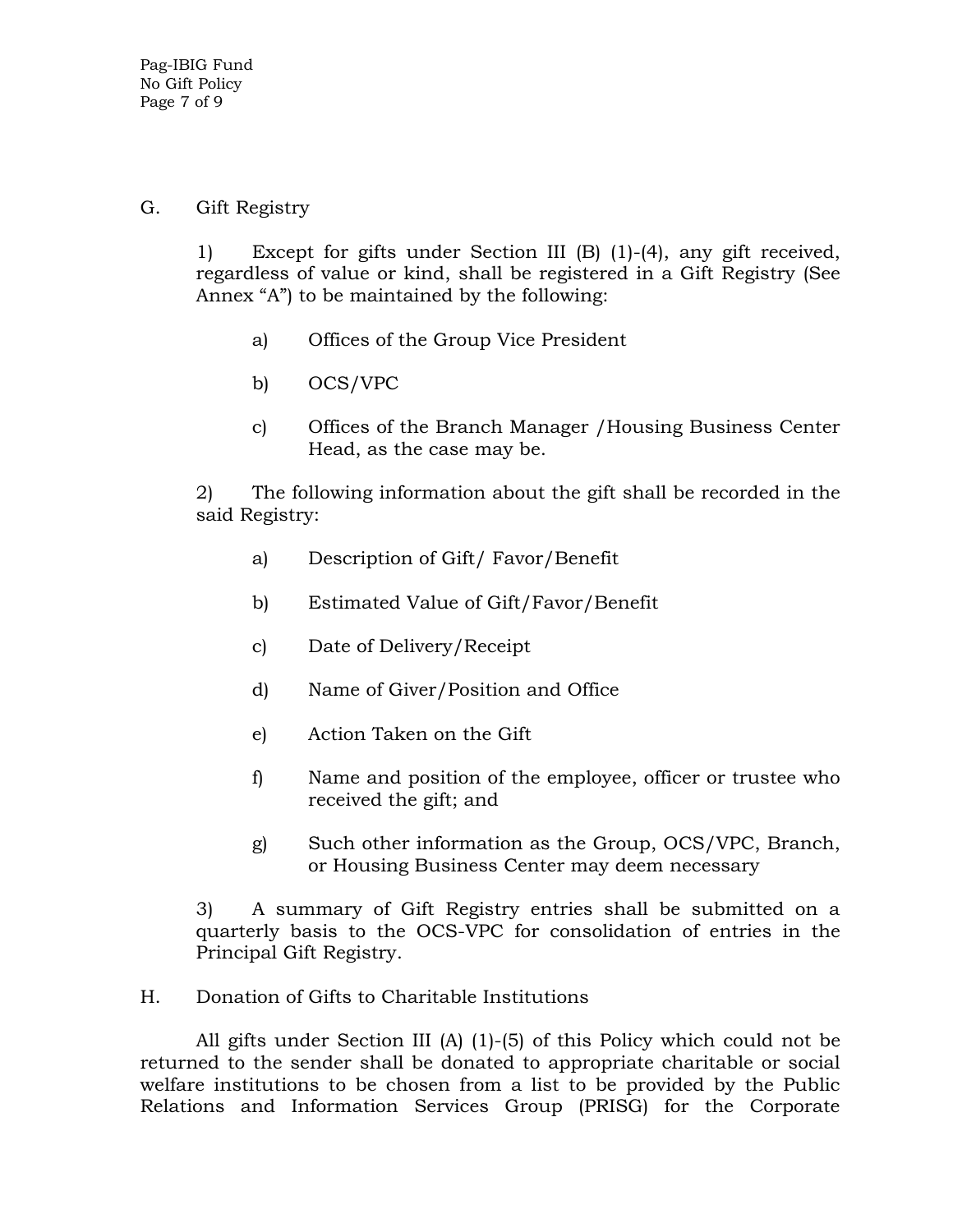Pag-IBIG Fund No Gift Policy Page 8 of 9

Headquarters, and in the case of Branches or Housing Business Centers, to any charitable or social welfare institution in their respective areas. An acknowledgment letter shall be sent to the giver of the gift informing the latter about the donation to the said institution/s.

# I. Adoption of "No Gift Policy" in all Contracts of the Fund

A provision adopting this Policy shall be incorporated in all contracts entered into by the Fund with its consultants, contractors, suppliers, service providers, vendors or other such persons and institutions who have business, contractual or other similar dealings or transactions with the Fund.

# J. Policy Implementation and Monitoring

The OCS/VPC, with PRISG, Group, Branch and Housing Business Center Heads shall ensure full advertisement*,* monitoring, and strict implementation of this Policy. A monthly report of the gifts received and donated or that no gift has been received shall be submitted by the Groups, Branches, and Housing Business Centers to OCS/VPC within the first five (5) working days of the month.

K. Penalties for Violation

1. Violation of any provision of this Policy by an employee or officer shall be reported to the Human Resource Management Department (HRMD) for corporate headquarters and housing and support services sector personnel offenders or the Assistant Department Manager-Technical/Administrative Support for regional personnel offenders for endorsement to the Legal and General counsel Group for investigation and disciplinary action in accordance with the Revised Rules on Administrative Cases in the Civil Service, without prejudice to any civil or criminal liability that may arise therefrom under other special laws;

2. Violation of any provision of this Policy by a trustee shall be dealt with in accordance with applicable laws.

## **IV. AMENDMENT**

This Policy shall be subject to periodic review and may be amended by the Board of Trustees as it may deem necessary.